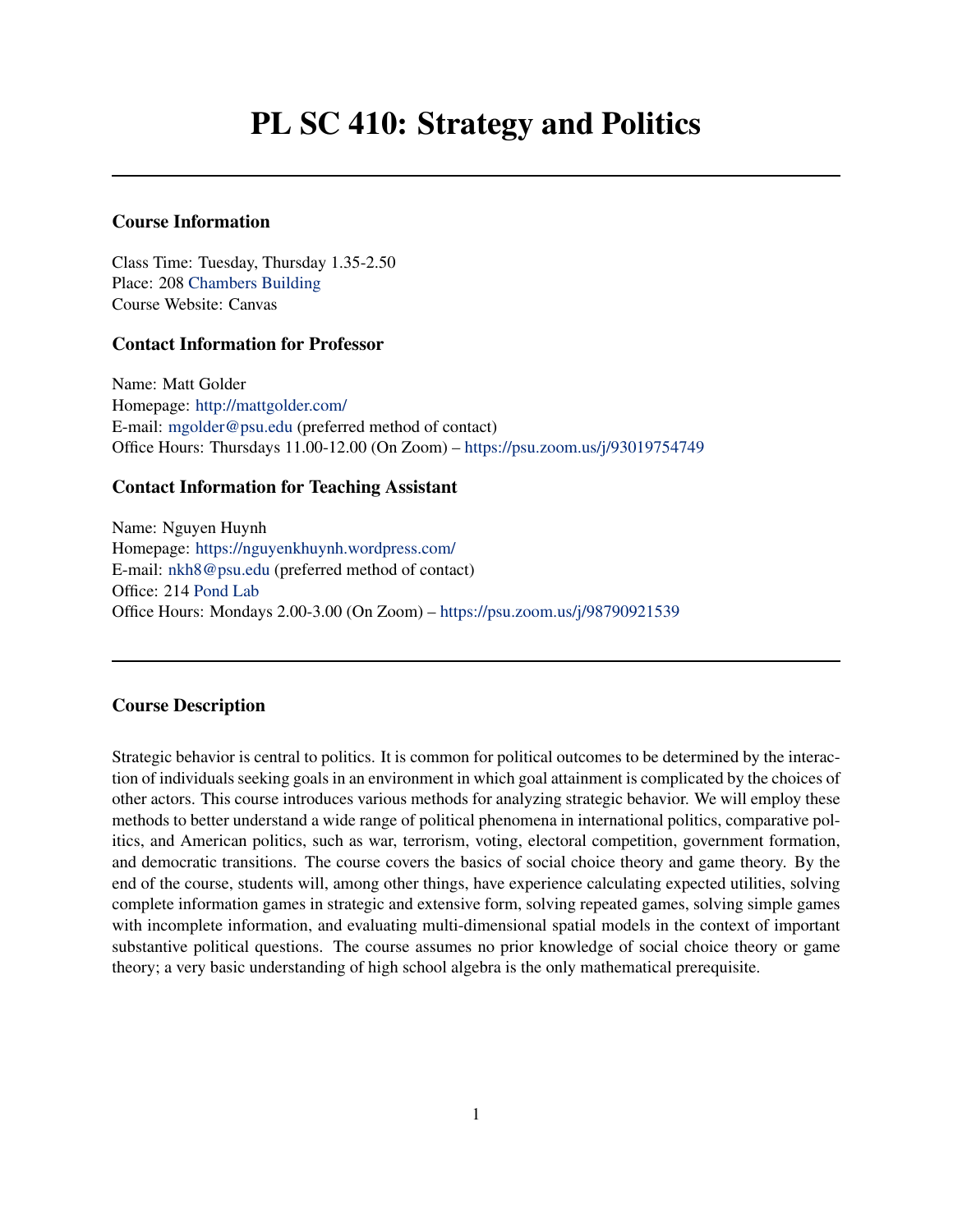#### Course Requirements

*Attendance:* Attendance in class is both recommended and required. You will find it *extremely* difficult to pass this class if you do not attend regularly. If you do miss class, you are expected to get notes from a fellow student; private make-up lectures with the professor or teaching assistant will not take place.

*Readings:* It is assumed that students will do all of the assigned readings before coming to class. You should come to class prepared to participate in discussions. You are encouraged to volunteer questions and observations; I will call on students at random with questions from time to time.

*Problem Sets:* Problem sets will be an important component of this class and will occur on an almost weekly basis. The emphasis on problem sets comes from the belief that there is a lot of art in science and one learns an art by doing, not simply by watching others do. Developing a command over analytical materials and building a capacity to engage in analysis require practice and repetition, and the problem sets are meant to provide such opportunities for students. In the interests of fairness, problem sets that are handed in late will not be graded. Completed problem sets will usually be handed in during class on the scheduled day.

*Exams:* There will be three exams – two midterms and a final. Exam makeups will only be possible in the most extenuating of circumstances. If you are ill or have a university-accepted excuse for missing an exam, please notify me *prior* to the test date. I will only consider your request if you make it prior to the exam. Material covered on the exams will come from lectures, the assigned readings, and the problem sets.

*In-Class Quizzes:* There may be occasional in-class quizzes that can provide additional points to your overall grade.

# Required Text/Materials

There are no required texts. All readings will be made available on Canvas.

#### Grading:

Your final grade is a weighted average of the three exams, problem sets, and your attendance: Midterms 1 and 2 are *each* worth 20%; the final is worth 30%; the problem sets are worth 20%; and attendance is worth 10%. Additional points may be earned from in-class quizzes. I will use the following scale to calculate your course grade:

| A 93-100 C+ 77-79.9  |                |
|----------------------|----------------|
| A- 90-92.9 C 70-76.9 |                |
| $B+ 87-89.9$ D       | 60-69.9        |
| B 83-86.9 F          | 59.9 and below |
| $B - 80 - 82.9$      |                |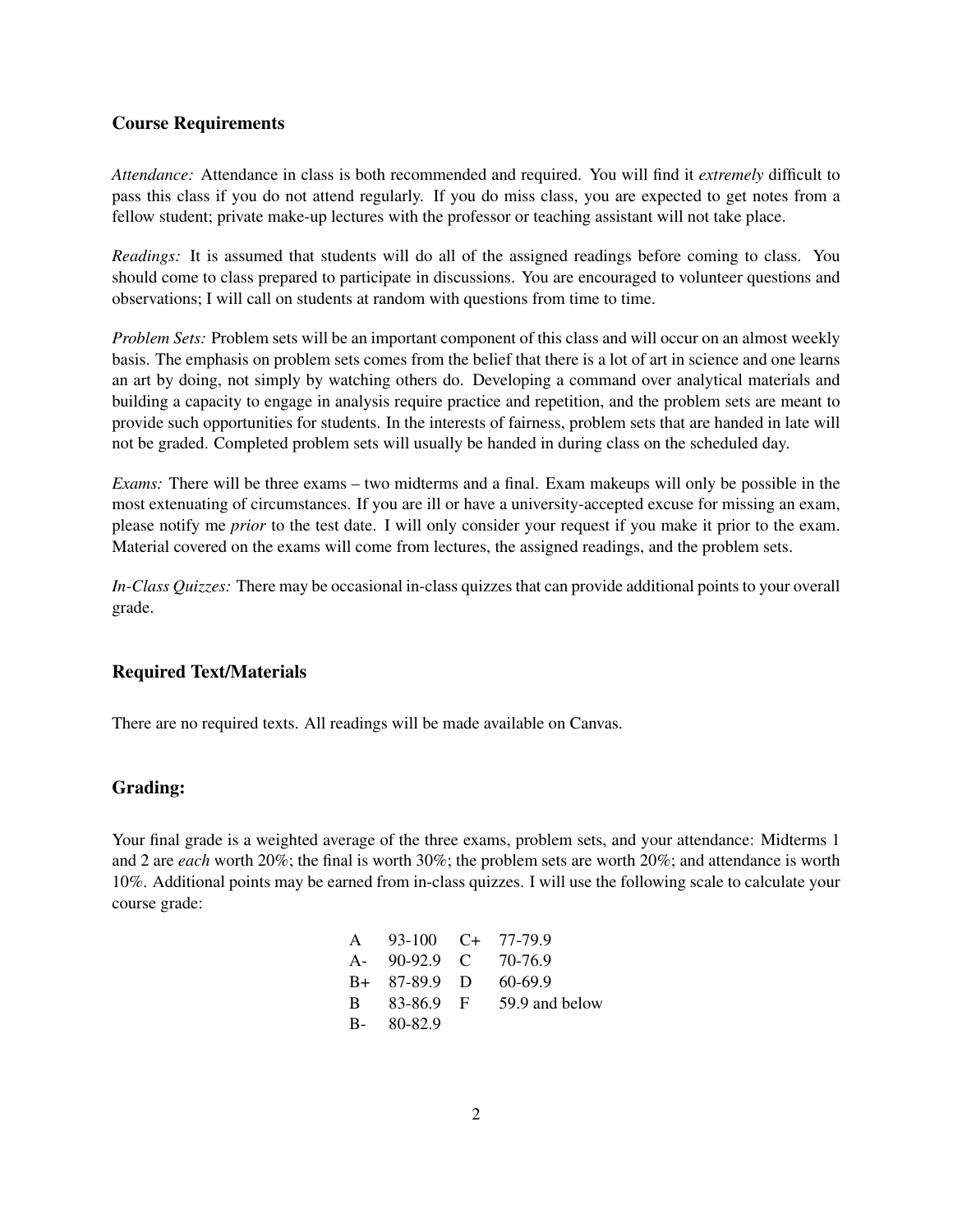#### Exam Dates

- Midterm 1: Thursday, February 10.
- Midterm 2: Thursday, March 31.
- Final Exam: TBD.

#### Covid/Masking/Eating Etiquette

• Penn State University requires everyone to wear a face mask in all university buildings, including classrooms, regardless of vaccination status. ALL STUDENTS MUST wear a mask appropriately (i.e., covering both your mouth and nose) while you are indoors on campus. This is to protect your health and safety as well as the health and safety of your classmates, instructor, and the university community. Anyone attending class without a mask will be asked to put one on or leave. Instructors may end class if anyone present refuses to appropriately wear a mask for the duration of class. Students who refuse to wear masks appropriately may face disciplinary action for Code of Conduct violations. If you feel you cannot wear a mask during class, please speak with your adviser immediately about your options for altering your schedule. Eating in classrooms remains prohibited according to [Policy AD62 Use of General Purpose Classrooms.](https://policy.psu.edu/policies/ad62)

#### How do I succeed?

- Attendance in class is both required and highly recommended. Attendance at lectures is always a good predictor of a student's performance on problem sets and exams. You will find it extremely difficult to pass and do well in this class if you do not attend regularly.
- You should do all of the assigned readings prior to coming to class. If you have questions about the readings, you should bring them to class or office hours.
- The problem sets are very important and allow you to know if you are prepared for the exams or not. If you do not understand the problem sets, either before or after they are completed, you should come to office hours.
- You should come to office hours regularly. This is a vastly underused resource that is available to you. *It is OK to ask for help.* Attendance at office hours does not mean that you are not smart; it simply means that you care enough about your performance to use the resources available to you.

## Academic Integrity

Academic integrity is the pursuit of scholarly activity in an open, honest and responsible manner. Academic integrity is a basic guiding principle for all academic activity at The Pennsylvania State University, and all members of the University community are expected to act in accordance with this principle. Consistent with this expectation, the University's Code of Conduct states that all students should act with personal integrity,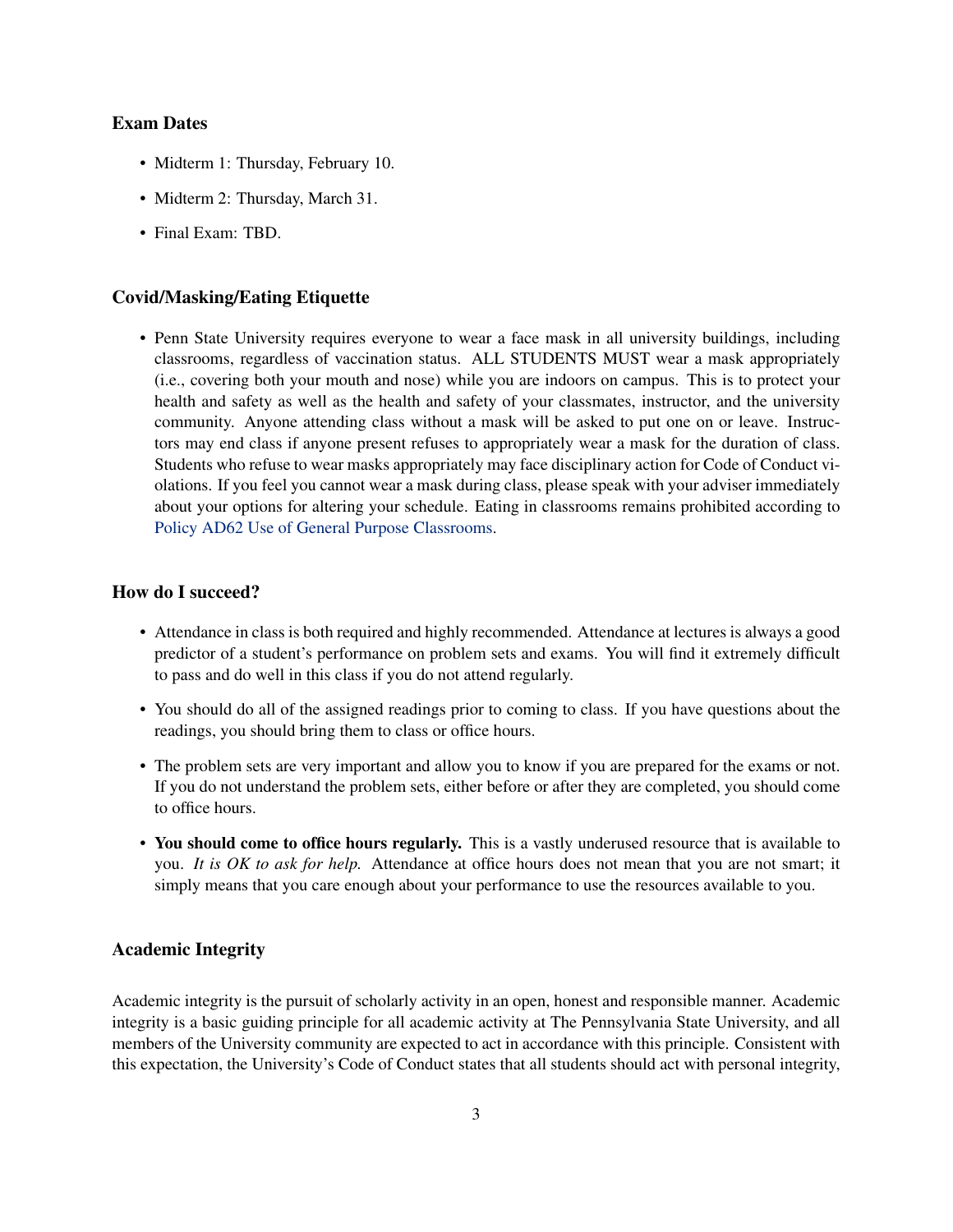respect other students' dignity, rights and property, and help create and maintain an environment in which all can succeed through the fruits of their efforts.

Academic integrity includes a commitment by all members of the University community not to engage in or tolerate acts of falsification, misrepresentation, or deception. Such acts of dishonesty violate the fundamental ethical principles of the University community and compromise the worth of work completed by others.

Students with questions about academic integrity should visit <http://www.la.psu.edu/> and then click on "Academic Integrity."

Penn State defines academic integrity as "the pursuit of scholarly activity in an open, honest and responsible manner" [\(Senate Policy 49-20\)](https://senate.psu.edu/policies-and-rules-for-undergraduate-students/47-00-48-00-and-49-00-grades/#49-20). Dishonesty of any kind will not be tolerated in this course. Dishonesty includes, but is not limited to, cheating, plagiarizing, fabricating information or citations, facilitating acts of academic dishonesty by others, having unauthorized possession of examinations, submitting work of another person or work previously used without permission from the instructor, or tampering with the academic work of other students. Students facing allegations of academic misconduct should not drop the course; those who do will be added to the course again and will be expected to complete course work and meet course deadlines. If the allegations are dismissed, then the drop will be permitted. Students found responsible for academic misconduct often receive academic sanctions, which can be severe, and put themselves at risk for disciplinary sanctions assigned by the University's Office of Student Conduct (see [Senate Policy G-9\)](https://undergrad.psu.edu/aappm/G-9-academic-integrity.html).

## Counseling and Psychological Services

Many students at Penn State face personal challenges or have psychological needs that may interfere with their academic progress, social development, or emotional wellbeing. The university offers a variety of confidential services to help you through difficult times, including individual and group counseling, crisis intervention, consultations, online chats, and mental health screenings. These services are provided by staff who welcome all students and embrace a philosophy respectful of clients' cultural and religious backgrounds, and sensitive to differences in race, ability, gender identity, and sexual orientation.

Counseling and Psychological Services at University Park (CAPS) [\(http://studentaffairs.psu.edu/counseling/\)](https://studentaffairs.psu.edu/counseling): 814-863-0395

Counseling and Psychological Services at Commonwealth Campuses [\(http://senate.psu.edu/faculty/counseling-services-at-commonwealth-campuses/\)](http://senate.psu.edu/faculty/counseling-services-at-commonwealth-campuses/)

Penn State Crisis Line (24 hours/7 days/week): 877-229-6400 Crisis Text Line (24 hours/7 days/week): Text LIONS to 741741

# **Disabilities**

Penn State welcomes students with disabilities into the University's educational programs. Every Penn State campus has an office for students with disabilities. Student Disability Resources (SDR) website provides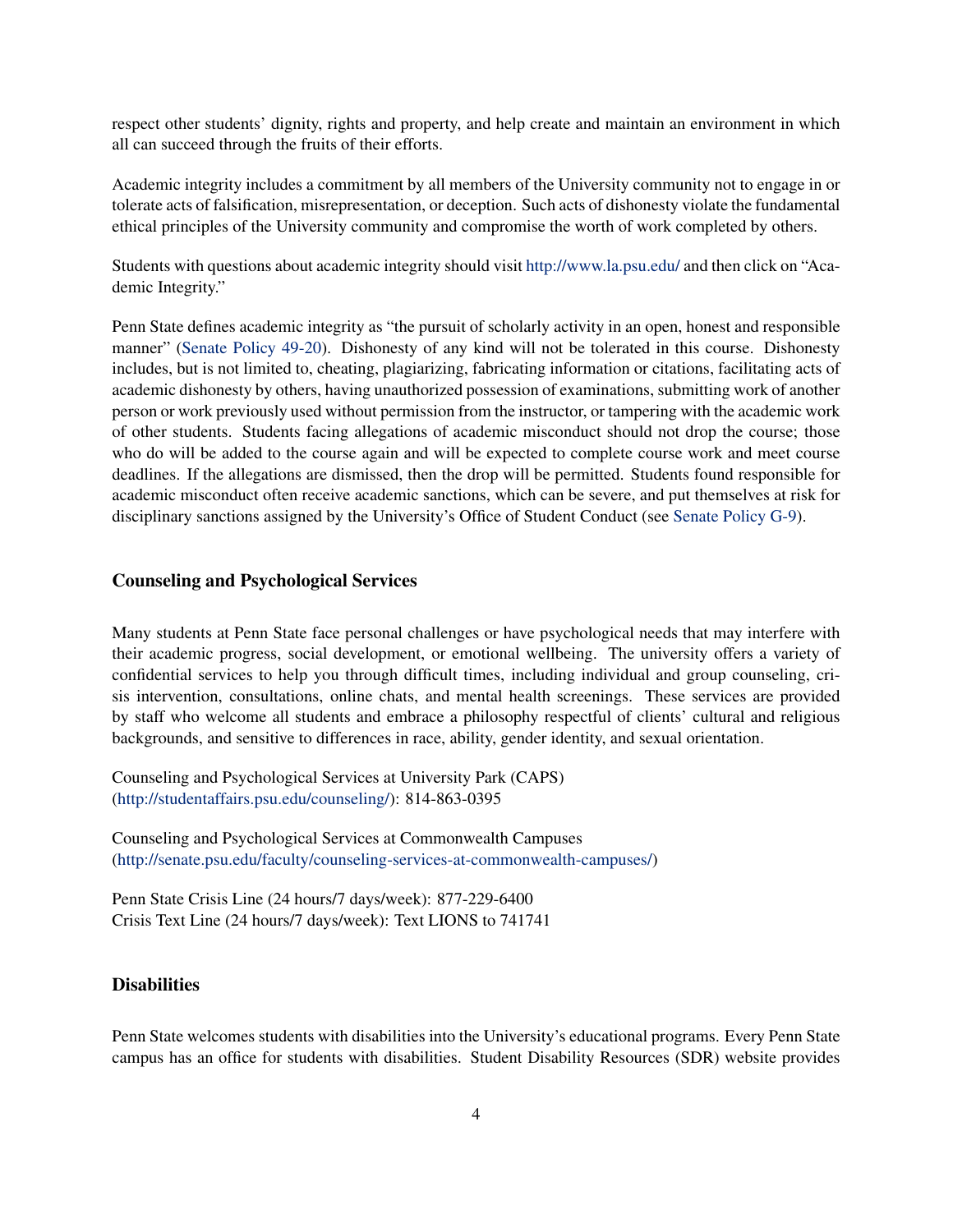contact information for every Penn State campus [\(http://equity.psu.edu/sdr/disability-coordinator\)](http://equity.psu.edu/student-disability-resources/campus-disability-coordinators). For further information, please visit the Student Disability Resources website [\(http://equity.psu.edu/sdr/\)](http://equity.psu.edu/student-disability-resources/).

In order to receive consideration for reasonable accommodations, you must contact the appropriate disability services office at the campus where you are officially enrolled, participate in an intake interview, and provide documentation: See documentation guidelines at [\(http://equity.psu.edu/sdr/guidelines\)](http://equity.psu.edu/student-disability-resources/applying-for-services/documentation-guidelines). If the documentation supports your request for reasonable accommodations, your campus disability services office will provide you with an accommodation letter. Please share this letter with your instructors and discuss the accommodations with them as early as possible. You must follow this process for every semester that you request accommodations.

# Long Term Absences

During your enrollment at Penn State, unforeseen challenges may arise. If you ever need to miss an extended amount of class in such a circumstance, please notify your professor so you can determine the best course of action to make up missed work. If your situation rises to a level of difficulty you cannot manage on your own with faculty support, reach out to the Student Care & Advocacy office by phone at (814-863-2020) or email them at [StudentCare@psu.edu](mailto:StudentCare@psu.edu).

### Educational Equity/Report Bias Statements

Penn State takes great pride to foster a diverse and inclusive environment for students, faculty, and staff. Consistent with University Policy AD29, students who believe they have experienced or observed a hate crime, an act of intolerance, discrimination, or harassment that occurs at Penn State are urged to report these incidents as outlined on the University's Report Bias webpage [\(http://equity.psu.edu/reportbias/\)](http://equity.psu.edu/reportbias/).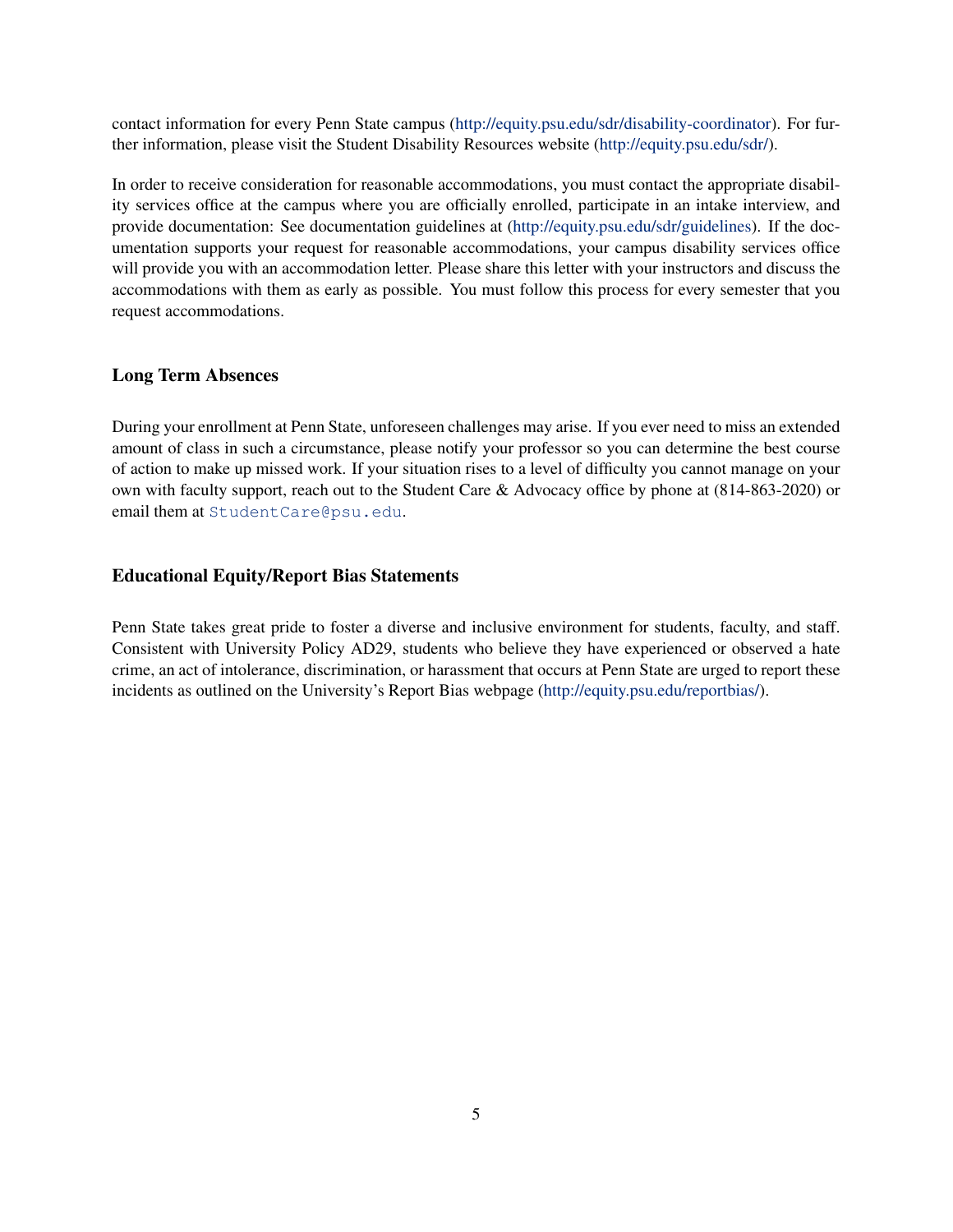# Tentative Schedule

This schedule should be treated as tentative and flexible. It may be the case that it takes us more or less time for a particular topic than I have allotted here. We will adapt accordingly. Note, however, that I will not alter the exam dates.

Week 1: January 10-14 – What is science? Role of theory. Logical fallacies. Building models.

Clark, William, Matt Golder, & Sona Golder. 2017. *Principles of Comparative Politics*. Washington D.C.: CQ Press. Ch. 2.

Shepsle, Kenneth A. 2010. *Analyzing Politics: Rationality, Behavior, and Institutions*. New York: W. W. Norton. pp. 3-12.

Lave, Charles A. & James G. March. 1975. *An Introduction to Models in the Social Sciences*. New York: Harper & Row. pp. 1-84.

Week 2: January 17 - 21 – Rational choice. Rationality, utility, expected utility, and risk. Applications: (i) the role of power and motivation in conflict, (ii) war and bargaining, and (iii) turnout.

Shepsle, Kenneth A. 2010. *Analyzing Politics: Rationality, Behavior, and Institutions*. New York: W. W. Norton. pp. 13-37.

Bueno de Mesquita, Bruce. 2006. *Principles of International Politics: People's Power, Preferences, and Perceptions.* Washington D.C.: CQ Press. 284-296.

Fearon, James. 1995. ["Rationalist Explanations for War."](http://www.jstor.org/stable/pdfplus/2706903.pdf) *International Organization* 49: 379-414.

Weeks 3-5: January 24 - February 11 – Strategic games and Nash equilibria. Best response functions, pareto optimality, dominated actions. Applications: (i) contractarian and predatory views of the state, (ii) turnout, (iii) counterterrorism, (iv) electoral competition, (v) war of attrition.

Clark, William, Matt Golder, & Sona Golder. 2017. *Principles of Comparative Politics*. Washington D.C.: CQ Press. Ch. 4.

Shepsle, Kenneth A. 2010. *Analyzing Politics: Rationality, Behavior, and Institutions*. New York: W. W. Norton. pp. 231-261.

Morton, Rebecca. 2006. *Analyzing Elections*. New York: W. W. Norton. pp. 24-45.

Arce M., Daniel G. & Todd Sandler. 2005. ["Counterterrorism: A Game-Theoretic Analysis."](http://jcr.sagepub.com/content/49/2/183.full.pdf+html) *Journal of Conflict Resolution* 49: 183-200.

#### Midterm 1 (Thursday, February 10)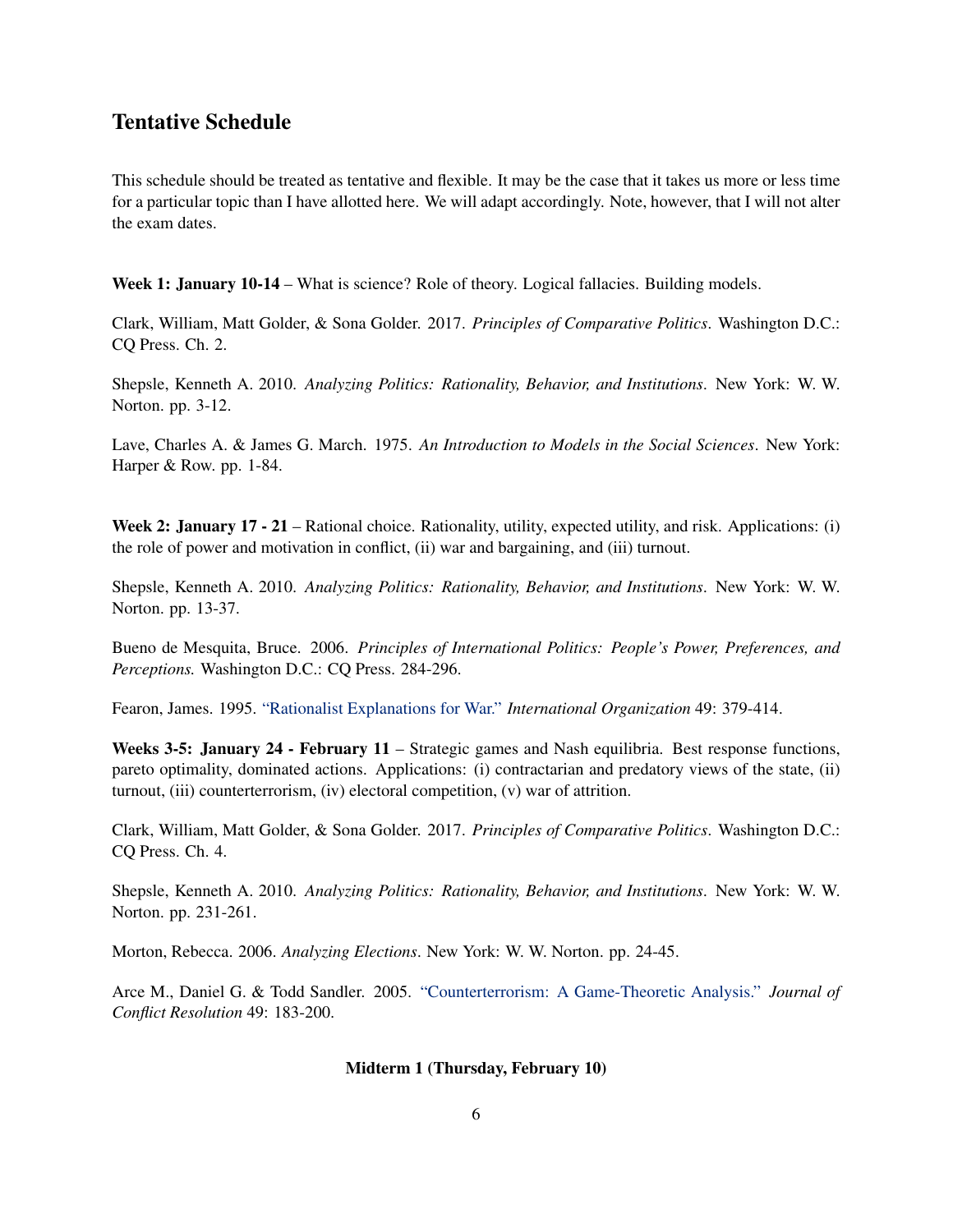Week 6: February 14-18 – Mixed strategy Nash equilibria.

Dixit, Avinash, Susan Skeath, & David H. Reiley, Jr. 2009. *Games of Strategy*. New York: W. W. Norton & Company. pp. 213-261.

Bueno de Mesquita, Bruce. 2006. *Principles of International Politics: People's Power, Preferences, and Perceptions.* Washington D.C.: CQ Press. 269-279.

Weeks 7-9: February 21 - March 18 – Extensive form games, Nash equilibria, and subgame perfect Nash equilibria. Backward induction. Credible threats. Combining extensive form and strategic form games. Chance moves. Applications: (i) ultimatum and dictatorship games, experiments, and culture, (ii) exit, voice, and loyalty, (iii) culture and democracy, (iv) and principal-agent models.

Bueno de Mesquita, Bruce. 2006. *Principles of International Politics: People's Power, Preferences, and Perceptions.* Washington D.C.: CQ Press. pp. 162-170.

Clark, William, Matt Golder, & Sona Golder. 2017. ["An Exit, Voice, and Loyalty Model of Politics.](http://mattgolder.com/files/research/bjps3.pdf) *British Journal of Political Science* 47: 719-748.

Henrich, Joseph et al. 2005. ["'Economic Man' in Cross-Cultural Perspective: Behavioral Experiments in](http://journals.cambridge.org/action/displayAbstract?fromPage=online&aid=362321) [15 Small-Scale Societies."](http://journals.cambridge.org/action/displayAbstract?fromPage=online&aid=362321) *Behavioral and Brain Sciences* 28: 795-815.

#### March 6-12: Spring Break – No Classes

Week 10: March 21-25 – Social choice theory. Condorcet's paradox, Arrow's theorem, median voter theorem, chaos theorem.

Clark, William, Matt Golder, & Sona Golder. 2017. *Principles of Comparative Politics*. Washington D.C.: CQ Press. Ch. 11.

Week 11: March 28 - April 1 – More spatial models. Applications: (i) veto player theory, (ii) government formation, and (iii) courts.

Shepsle, Kenneth A. 2010. *Analyzing Politics: Rationality, Behavior, and Institutions*. New York: W. W. Norton. pp. 423-432, 473-529.

Clark, William, Matt Golder, & Sona Golder. 2017. *Principles of Comparative Politics*. Washington D.C.: CQ Press. Ch. 15, read just pp. 679-689.

#### Midterm 2 (Thursday, March 31)